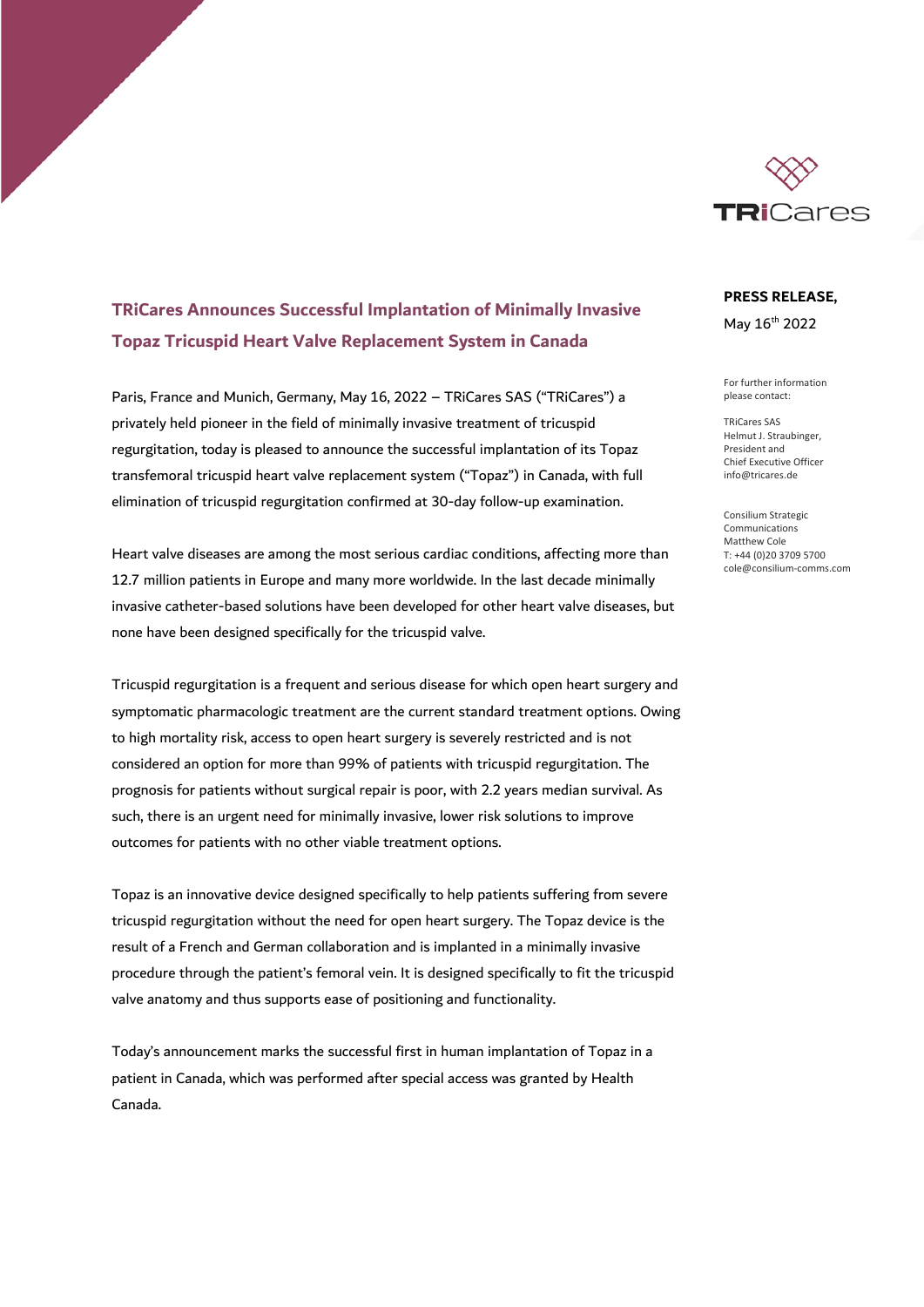The procedure in Canada was performed for a 50-year-old woman presenting with torrential tricuspid regurgitation, who was classed as having New York Heart Association (NYHA) class III heart failure. The patient has a history of two open heart valve surgeries as well as chemotherapy and radiation due to a sarcoma in the left atrium. For these reasons, transcatheter intervention was chosen, as the risk for the patient is lower compared to more invasive surgical intervention.



An examination of the patient 30 days after the procedure, including echo assessment, confirmed that the tricuspid regurgitation remains completely eliminated. The patient is now assessed as New York Heart Association (NYHA) class I, meaning no symptoms of heart failure and no limitations in ordinary physical activity.

In total nine implantations of the Topaz tricuspid heart valve replacement system have been performed to date, with the first implantation conducted almost one year ago.

Building upon the success of these procedures, TRiCares is preparing a clinical study in the coming months to confirm the value of its Topaz tricuspid heart valve replacement system for these types of patients, who until now have had no satisfactory treatment option.

Dr. Neil Fam, Director of Interventional Cardiology and Cardiac Cath Labs at St. Michael's Hospital, University of Toronto, commented, "I am delighted to have conducted the successful first in human implantation of the Topaz tricuspid valve replacement system in Canada. Implantation of the Topaz system was very easy and intuitive, and the patient, who has a complicated medical history, achieved full and sustained elimination of tricuspid regurgitation. This is a promising potential solution for patients in need."

Prof. Dr. Treede, Director of the Department of Cardiac and Vascular Surgery at the University Medical Centre in Mainz who proctored all Topaz procedures that were performed until now, commented, "I am very pleased to have attended this implantation of the Topaz tricuspid heart valve replacement system performed by Dr. Fam and his great team at St. Michaels hospital. The smooth and successful implantation makes me even